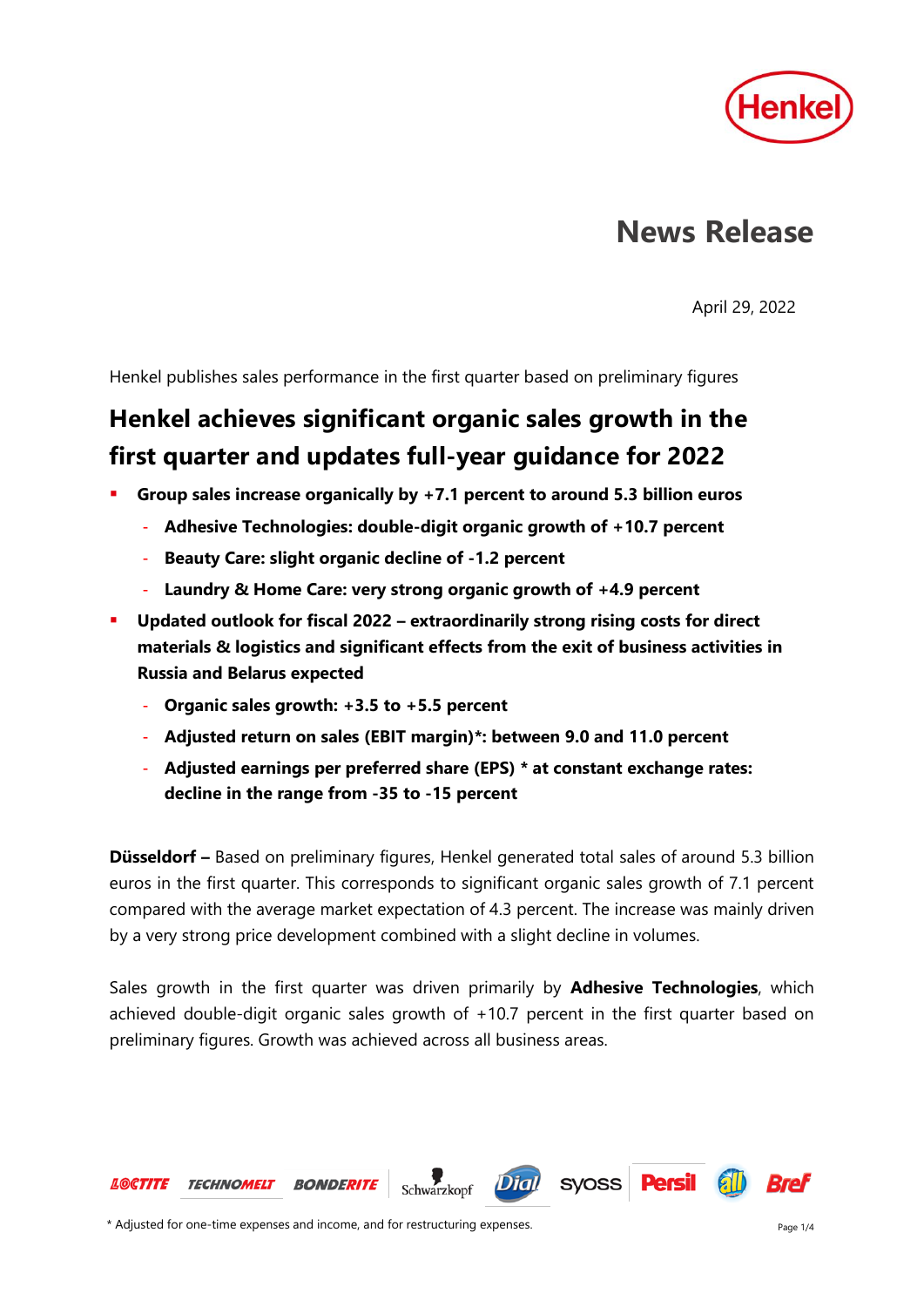Based on preliminary figures, the **Beauty Care** business unit recorded a slight decline in organic sales of -1.2 percent. The Hair Salon business achieved double-digit organic sales growth. The consumer business was, as expected, below the level of the previous year, in particular due to the implementation of the portfolio measures announced for 2022.

According to preliminary figures, the **Laundry & Home Care** business unit achieved a very strong organic sales increase of +4.9 percent, driven by significant growth in the laundry business. By contrast, the home care business recorded a slight decline in organic sales in the first quarter.

"Despite Henkel's overall very good sales performance in the first quarter, the overall economic environment has continued to deteriorate dramatically since the beginning of the year. The effects of the global COVID crisis, with an exceptionally tense situation on the raw material markets and in global supply chains, have been clearly intensified by the war in Ukraine. Prices for materials and logistics have therefore once again increased significantly. In addition, against the background of developments in the war in Ukraine, we decided in mid-April to exit our business activities in Russia. Furthermore, we have decided to exit our business activities in Belarus. This affects total annual sales of around 1 billion euros and more than 2,500 employees," said Carsten Knobel, CEO of Henkel.

"Due to these developments, we now expect significantly higher pressure on our earnings for the rest of the year than at the beginning of the year. Therefore, we have updated our full-year outlook accordingly," Carsten Knobel explained further. In terms of **material prices**, Henkel now anticipates an increase in the mid-twenty percentage range for the full year compared to the average for 2021. Previously, an increase in the low ten percentage range had been anticipated. "These are additional costs for the full year of around two billion euros. Twice as much as we had assumed at the end of January. We have not yet witnessed increases of this magnitude. We are countering these developments with targeted countermeasures, in particular further price increases and efficiency improvements."

Henkel now expects **organic sales growth at Group level** of +3.5 to +5.5 percent **in fiscal 2022** (previously: +2.0 to +4.0 percent). The stronger organic sales growth will be primarily driven by the **Adhesive Technologies** business unit, for which Henkel now expects organic sales growth in the range of  $+8.0$  to  $+10.0$  percent (previously:  $+5.0$  to  $+7.0$  percent), mainly due to passing on of higher raw material and logistics costs in form of higher prices. Expectations for organic sales growth in the Beauty Care and Laundry & Home Care business units remain unchanged.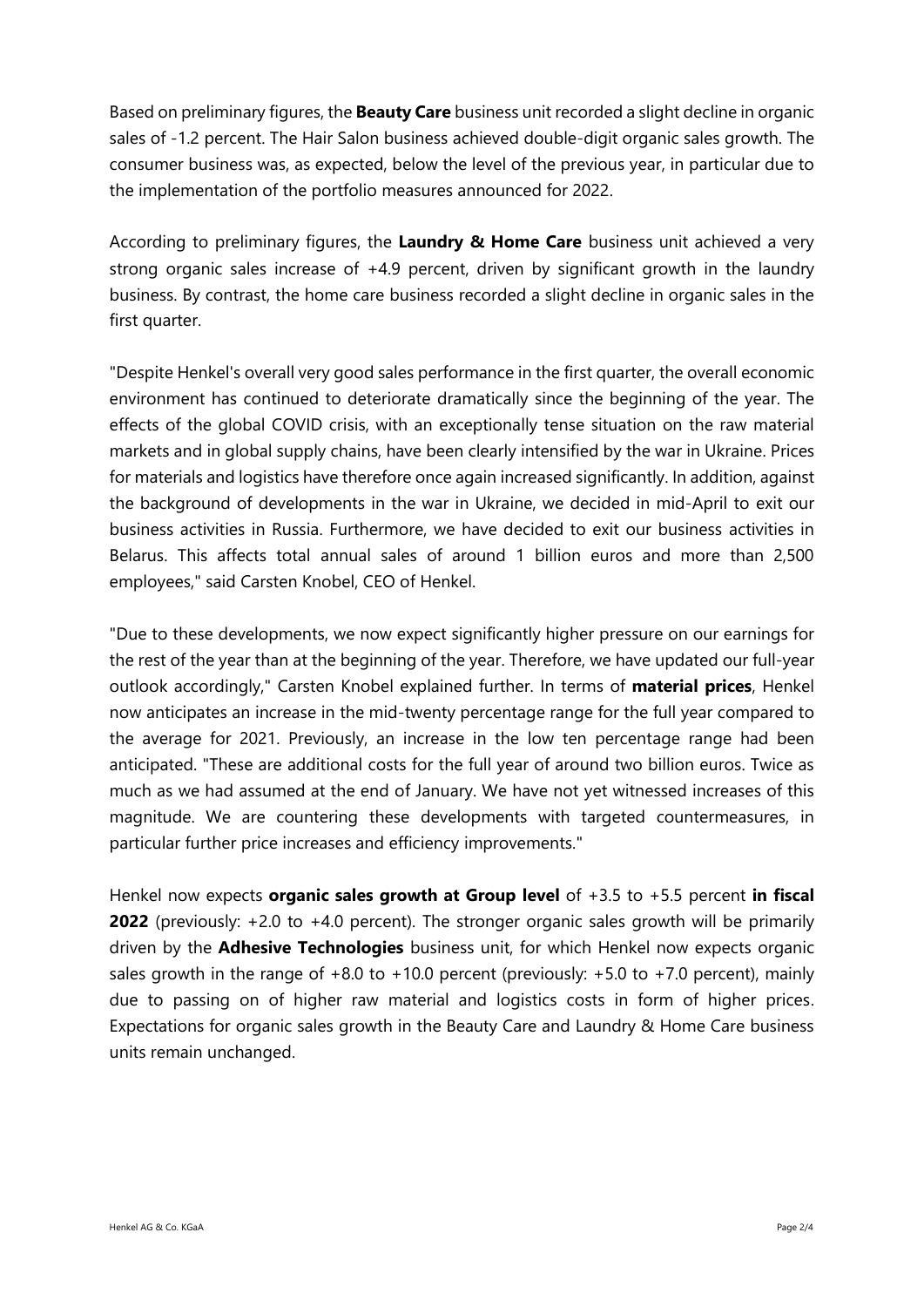For **Beauty Care**, organic sales are expected to develop by -5.0 to -3.0 percent. As announced, the decline is mainly due to measures already decided and being implemented to improve the portfolio, including the discontinuation of activities that will not be part of the future core business. For **Laundry & Home Care,** Henkel continues to expect organic sales growth in the range of +2.0 to +4.0 percent. In light of the decision to discontinue Henkel's businesses in Russia and Belarus, those countries will be excluded from organic sales growth of Henkel from the second quarter onwards."

In addition to the effects of exiting the business activities in Russia and Belarus, significantly rising prices for direct materials and logistics, which cannot be fully offset in this fiscal year, are having a greater impact on earnings than previously expected.

For the **Henkel Group**, **adjusted return on sales (EBIT margin)** is now expected in a lower range of 9.0 to 11.0 percent (previously: 11.5 to 13.5 percent). For **Adhesive Technologies**, Henkel expects an adjusted return on sales in the range of 13.0 to 15.0 percent (previously: 15.0 to 17.0 percent), for **Beauty Care** in the range of 5.0 to 7.0 percent (previously: 7.5 to 10.0 percent) and for **Laundry & Home Care** in the range of 7.0 to 9.0 percent (previously: 10.5 to 13.0 percent).

For **adjusted earnings per preferred share (EPS)** at constant exchange rates, Henkel now expects a decline in the range of -35 to -15 percent (previously: -15 to +5 percent).

This new outlook is based on the assumption that the effects of the war in Ukraine will not worsen significantly and that there will be no new widespread business and production closures in industry and retail due to the COVID 19 pandemic.

"Despite the exceptionally difficult environment, we pursue a strategy for purposeful growth. With our Adhesive Technologies business, we are global leader and offer innovative solutions in many important industries, with a clear focus on future trends such as mobility, connectivity and sustainability. And by combining our consumer businesses Laundry & Home Care and Beauty Care to Henkel Consumer Brands, we are creating a multi-category platform with sales of around 10 billion euros. Our future Consumer Brands business is expected to be established by the beginning of 2023 at the latest, providing a broader foundation to optimize our portfolio even more consistently and develop it to a higher growth and margin profile," said Carsten Knobel.

Henkel will publish its statement on the first quarter of 2022 on May 5 and as announced, disclose further information on the integration process of the two business units and the planned portfolio measures including expected synergies and restructuring expenses.